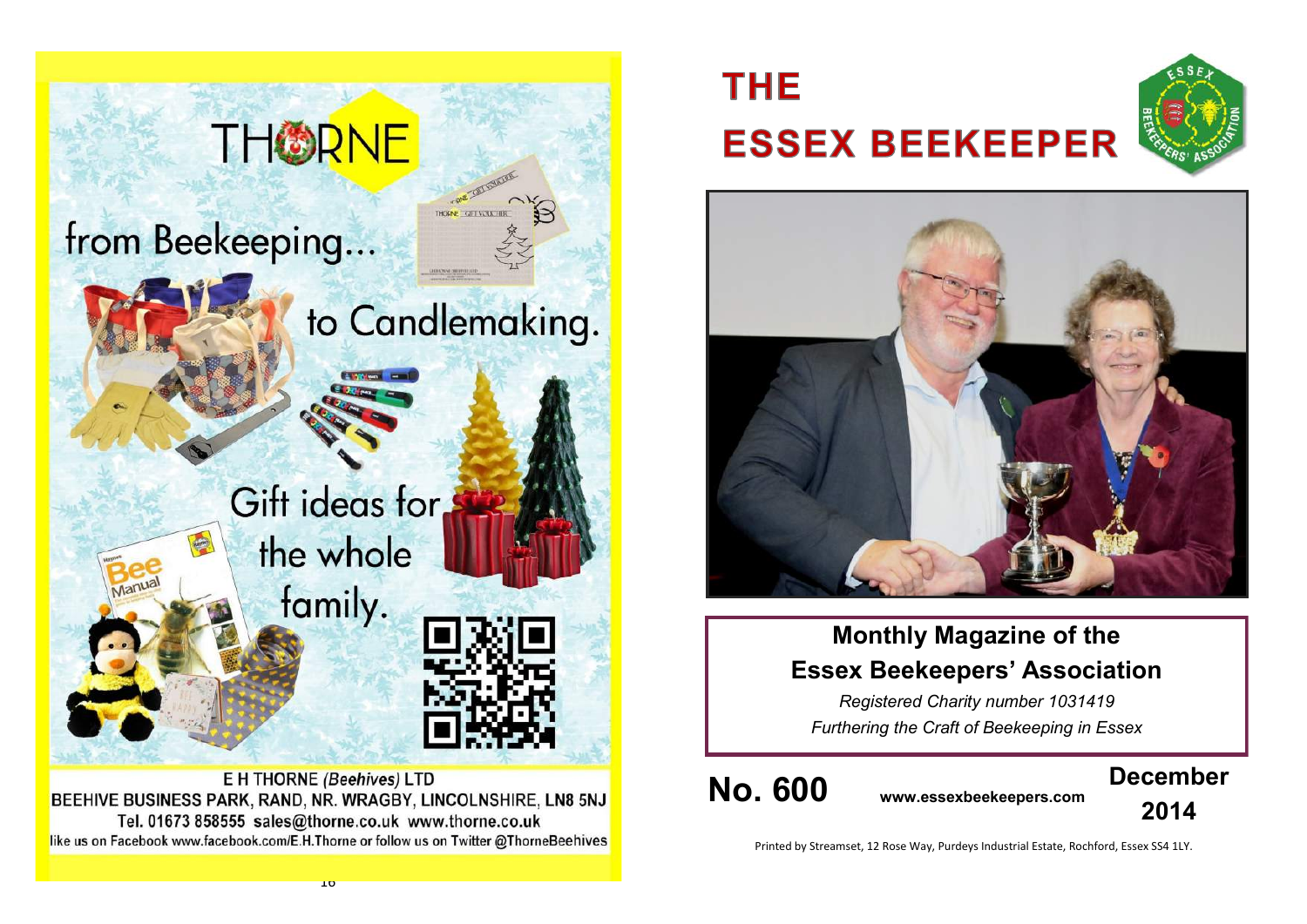## **Divisional Meetings**

## **December 2014 & January 2015**

| 4 Dec  | Thursday<br>8.00pm  | <b>Harlow</b>           | Christmas party & AGM preparation. Kings Church,<br>Red Willow, Harlow CM19 5PA                                                                                                                                              |
|--------|---------------------|-------------------------|------------------------------------------------------------------------------------------------------------------------------------------------------------------------------------------------------------------------------|
| 5 Dec  | Friday<br>8.00pm    | <b>Romford</b>          | Christmas Social.<br>Chadwick Hall, Main Road, RM2<br>5EL                                                                                                                                                                    |
| 11 Dec | Thursdav<br>7.30pm  | Epping<br><b>Forest</b> | Christmas Social at Chingford Horticultural Hall.<br>Epping Forest members free—charge for others.                                                                                                                           |
| 14 Dec | Sunday<br>From 1pm  | <b>Southend</b>         | Christmas Drinks, etc at The Roebuck PH Rayleigh.<br>From 1pm until whenever, family and friends welcome,<br>They serve food. Nothing formal arranged<br>$\sim$<br>it is<br>simply a case of turn up and join in the banter. |
| 15 Dec | Monday<br>7.30pm    | <b>Chelmsford</b>       | Social Meeting - The Link, Trinity Methodist Church,<br>Rainsford Road, Chelmsford                                                                                                                                           |
| 17 Dec | Wednesday<br>7.30pm | Dengie 100<br>& Maldon  | The Norton PH.<br>Cold Norton<br>Members Meeting.<br>CM3 6JE                                                                                                                                                                 |
| 19 Dec | Friday<br>8.00pm    | <b>Braintree</b>        | Constitutional Club.<br>Christmas<br>Social<br>Evening.<br><b>Braintree CM7 1TY</b>                                                                                                                                          |
| 8 Jan  | Thursday<br>8.00pm  | <b>Harlow</b>           | Kings Church, Red<br>Annual General Meeting<br>Willow, Harlow CM19 5PA                                                                                                                                                       |
| 9 Jan  | Friday<br>8.00pm    | <b>Romford</b>          | Annual General Meeting<br>Chadwick Hall. Main<br>ä,<br>Road, RM2 5EL                                                                                                                                                         |
| 15 Jan | Thursday<br>7.30pm  | Epping<br>Forest        | Annual General Meeting<br>Chingford Horticultural<br>Hall                                                                                                                                                                    |
| 21 Jan | Wednesday<br>8.00pm | Dengie 100<br>& Maldon  | Annual General Meeting.<br>The Norton PH, Cold<br>Norton CM3 6JE                                                                                                                                                             |
| 22 Jan | Thursday<br>7.00pm  | Colchester              | Annual General meeting<br>and Social Evening.<br>Langham Community Centre.<br>Light buffet provided,<br>please bring drink & glasses.<br>Note earlier start time.                                                            |
| 28 Jan | Wednesday           | <b>Southend</b>         | Annual General Meeting<br>WI Hall, Bellingham<br>Lane, Rayleigh                                                                                                                                                              |
| 30 Jan | Friday<br>8.00pm    | <b>Braintree</b>        | Annual General Meeting<br>Constitutional Club.<br>Braintree CM7 1TY                                                                                                                                                          |

## **Who's who and how to contact them**

**President of EBKA** *Eric Fenner* Hon Member BBKA Hon CLM EBKA

**Trustees:**

| <u> I rustees:</u>                   |                                                            |                                          |                              |                                                                                             |
|--------------------------------------|------------------------------------------------------------|------------------------------------------|------------------------------|---------------------------------------------------------------------------------------------|
| Chairman:                            | Walden, Essex. CB10 2LF. email chair@ebka.org              |                                          |                              | Richard Ridler, Old Barn House, 36, Walden Road, Sewards End, Saffron<br>tel. 01799 218 023 |
| Secretary:                           | Michael Webb                                               |                                          |                              | 19 Ingrebourne Gardens, Upminster, Essex RM14 1BQ                                           |
|                                      | email                                                      |                                          |                              | gsecebka@virginmedia.com tel. 01708 250 606 / 07712 490 511                                 |
| Treasurer:                           | Bob Manning                                                | 12, Moorland Close, Collier Row, RM5 2AB |                              |                                                                                             |
|                                      |                                                            | email treasurer@ebka.org                 |                              | tel: 01708 760 770                                                                          |
| <b>Divisional Trustees:</b>          |                                                            |                                          |                              |                                                                                             |
| <b>Braintree</b>                     |                                                            | James Jolley                             |                              | mrjolley@live.co.uk                                                                         |
| Chelmsford                           |                                                            | <b>Richard Alabone</b>                   |                              | r.alabone@sky.com                                                                           |
| Colchester                           |                                                            | Lee Bartrip                              |                              | leebartrip@gmail.com                                                                        |
| Dengie Hundred & Maldon              |                                                            | <b>Glenn Mayes</b>                       |                              | trustee@dmbka.org.uk                                                                        |
| <b>Epping Forest</b>                 |                                                            | <b>Ian Nichols</b>                       |                              | ian@iannichols.demon.co.uk                                                                  |
| Harlow                               |                                                            | Mike Barke                               |                              | mjbarke@googlemail.com                                                                      |
| Romford                              |                                                            | Pádraig Floyd                            |                              | psafloyd@yahoo.com                                                                          |
| Saffron Walden                       |                                                            | Janice Grieve                            |                              | janicegrieve@gmail.com                                                                      |
| Southend                             |                                                            | Marguerita Wilson                        |                              | philandritawilson@sky.com                                                                   |
| <b>Divisional Contacts:</b>          |                                                            | To contact a local Division:             |                              |                                                                                             |
|                                      |                                                            |                                          |                              | Braintree: Colleen Chamberlain 01279 876 333 Chelmsford: Brian Spencer 01245 490 843        |
|                                      | Colchester: Morag Chase 01206 522 576                      |                                          |                              | D.H. & Maldon: Carlie Mayes 01245 381 577                                                   |
| Harlow:                              | Nick Holmes 07730 735 752                                  |                                          |                              | Epping Forest: Robin Harman 07971 237 312                                                   |
|                                      | <b>Romford: Pat Allen 01708 220 897</b>                    |                                          |                              | Saffron Walden: Jane Ridler 01799 218 023                                                   |
|                                      | <b>Southend: Chad Colby-Blake</b>                          | 01702 302 209                            |                              |                                                                                             |
|                                      | <b>EBKA Education Contact:</b>                             |                                          |                              | Jane Ridler Old Barn House, 36 Walden Road                                                  |
|                                      |                                                            |                                          |                              | Sewards End, Saffron walden, Essex CB10 2LF                                                 |
|                                      |                                                            |                                          | 01799 218 023                | jane.ridler@uwclub.net                                                                      |
|                                      | The Essex Beekeeper Magazine:                              |                                          |                              |                                                                                             |
| Editor:                              | Jean Smye,                                                 |                                          | email:                       | jsmye@sky.com                                                                               |
| Advertising:                         | Jean Smye                                                  |                                          | email:<br>tel. 07731 856 361 | jsmye@sky.com                                                                               |
| Web site:                            | Nick Holmes                                                |                                          | email:                       | webmaster@essexbeekeepers.com                                                               |
|                                      | <b>Distribution and Mailing Secretary:</b>                 |                                          | Mary Heyes                   | tel. 01702 588 009<br>ml.heyes@virgin.net<br>email:                                         |
|                                      | <b>Regional Bee Inspectors for EBKA Region:</b>            |                                          |                              |                                                                                             |
|                                      | Epping Forest and Romford Divisions (excluding Brentwood): |                                          |                              |                                                                                             |
| Julian Parker                        |                                                            | julian.parker@fera.gsi.gov.uk            |                              | tel. 07775 119 469                                                                          |
|                                      |                                                            |                                          |                              |                                                                                             |
|                                      |                                                            |                                          |                              |                                                                                             |
| All other Divisions:<br>Keith Morgan | keith.morgan@fera.gsi.gov.uk                               |                                          |                              | tel. 01485 520 838 or 07919 004 215                                                         |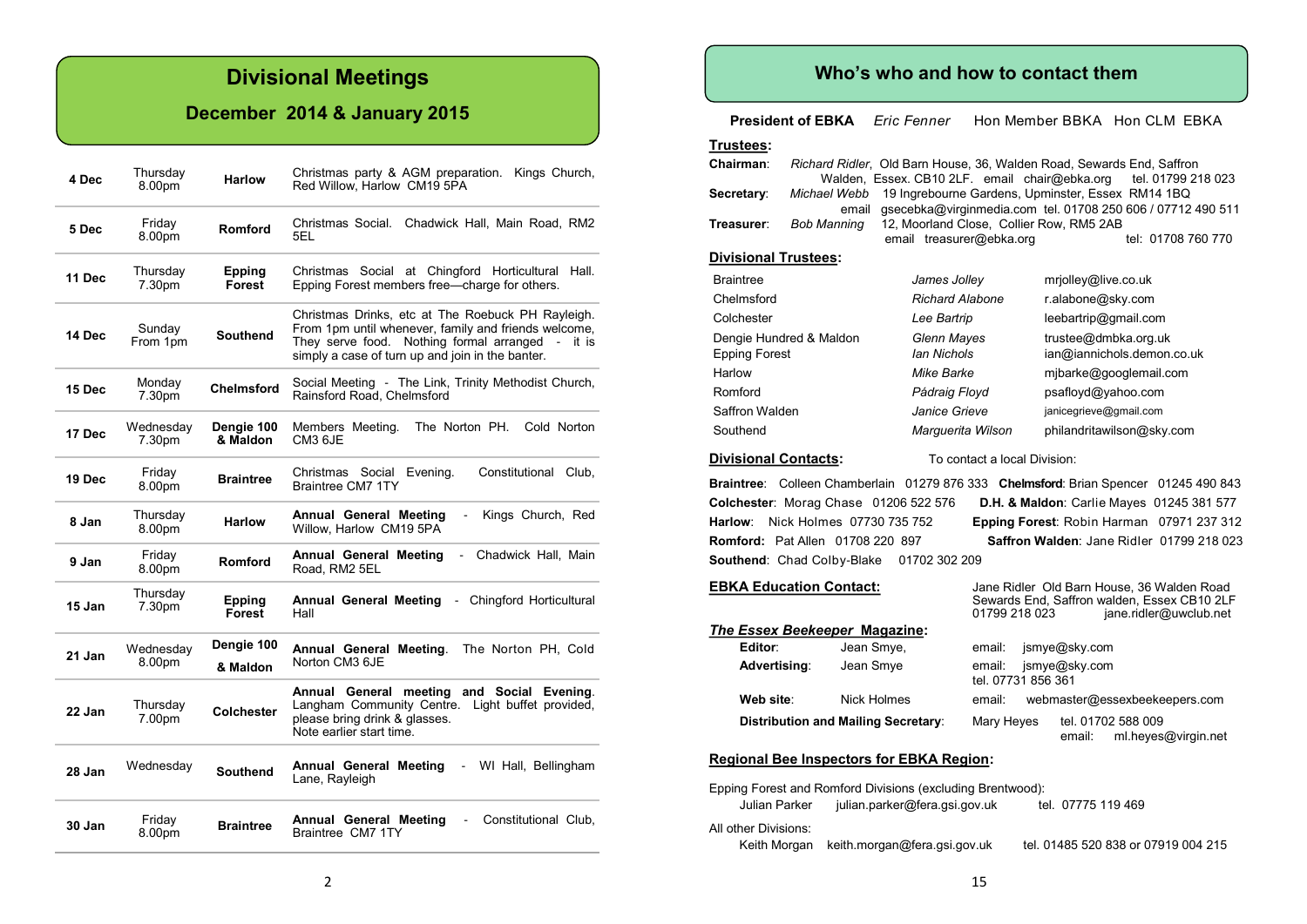### **Cleaning wax – Stage 2**

Wax for the show bench, be it in the form of a block, candles or a model should, ideally, be light primrose in colour. The colour of beeswax is largely determined by its propolis content, so if you wish to end up with a light coloured block, only choose cappings or comb to be melted in Stage 1 that is pale in colour and free from 'travel staining' - bee footprints. Show wax too, needs to have a greater degree of purity and this is achieved by further filtering. I have calibrated my Rayburn cooker using a digital display thermocouple, (available from Maplin Electronics) and can select an oven setting that cycles in the range 64-70ºC.

The wax blocks from Stage 1 are melted / filtered in the oven through lint (fluffy side up) using a small two-part stainless steel steamer; the bottom section contains rainwater to catch the wax filtering through the disc of lint cut to shape to fit the base of the top section. The processing of 8oz or so of wax at a time takes some six hours and is best done overnight to avoid competing demands for the cooker! The resulting cake of cooled wax is noticeably a better colour than the original 1oz blocks and the lint clearly shows that a surprising amount of debris has been removed. There is no way round the fact that some wax is retained / soaked up by the lint, but the impregnated disc makes a wonderful fire-lighter! Perfectionists might wish to filter the cake a further time through a fresh piece of lint. Note: if not sourced using the internet, lint in useful 18" wide rolls can be obtained through your local pharmacist.

I have four plastic buckets for wax labelled:

'*To Clean'* (bits and scrapings), '*To Keep'* (for further filtering or to sell on 'as is'),

'*To Show'* (to be transformed into candles, etc), and

'*To Exchange'* (for foundation)

I find that all china, glass and metal utensils are best cleaned by heating them in the oven until any wax liquefies and then quickly wiping them with disposable kitchen towel – indispensible when processing wax. Alternatively, boiling water from a kettle can be poured over the items and the 'washings' retained in an old bucket or similar; take care that melted / liquid wax does not find its way down the household drains. Sticky-Stuff Remover (available from Lakeland Plastics or Aldi) is not only magic for removing adhesive labels from old jars or lids (would I ever?!) but also quickly dissolves / cleans wax film from cooker tops and tiled kitchen floors – hopefully before the 'other half' notices.



Braintree Division is planning to run a coach to the Harper Adams University for the

**Spring Convention** on

## **Saturday 18th April 2015**.

A deposit of £5 will be required and we will need to know numbers **by the end of December** to book the appropriate size vehicle.

> Please contact Stuart Mitson **01376 340 683**

\_\_\_\_\_\_\_\_\_\_\_\_\_\_\_\_\_\_\_\_\_\_\_\_\_\_\_\_\_\_\_\_\_\_\_\_\_\_\_\_



### **Beebooks Lending Library**

There is now a webpage where you will find a list of all the books in our library available for you to borrow. Many are excellent works which are currently out of print. Most are on the reading list for BBKA module exams.

www.essexbeekeepers.com

## **A HAPPY CHRISTMAS and a PROSPEROUS 2015 TO ALL EBKA MEMBERS**

\_\_\_\_\_\_\_\_\_\_\_\_\_\_\_\_\_\_\_\_\_\_\_\_\_\_\_\_\_\_\_\_\_\_\_\_\_\_\_\_

\_\_\_\_\_\_\_\_\_\_\_\_\_\_\_\_\_\_\_\_\_\_\_\_\_\_\_\_\_\_\_\_\_\_\_\_\_\_\_\_

Cover Photograph:

Paul F. Abbott of Southend Division being presented on 30 October with the Dodd Cup at the 2014 National Honey Show for the highest number of points in Classes 181 - 192.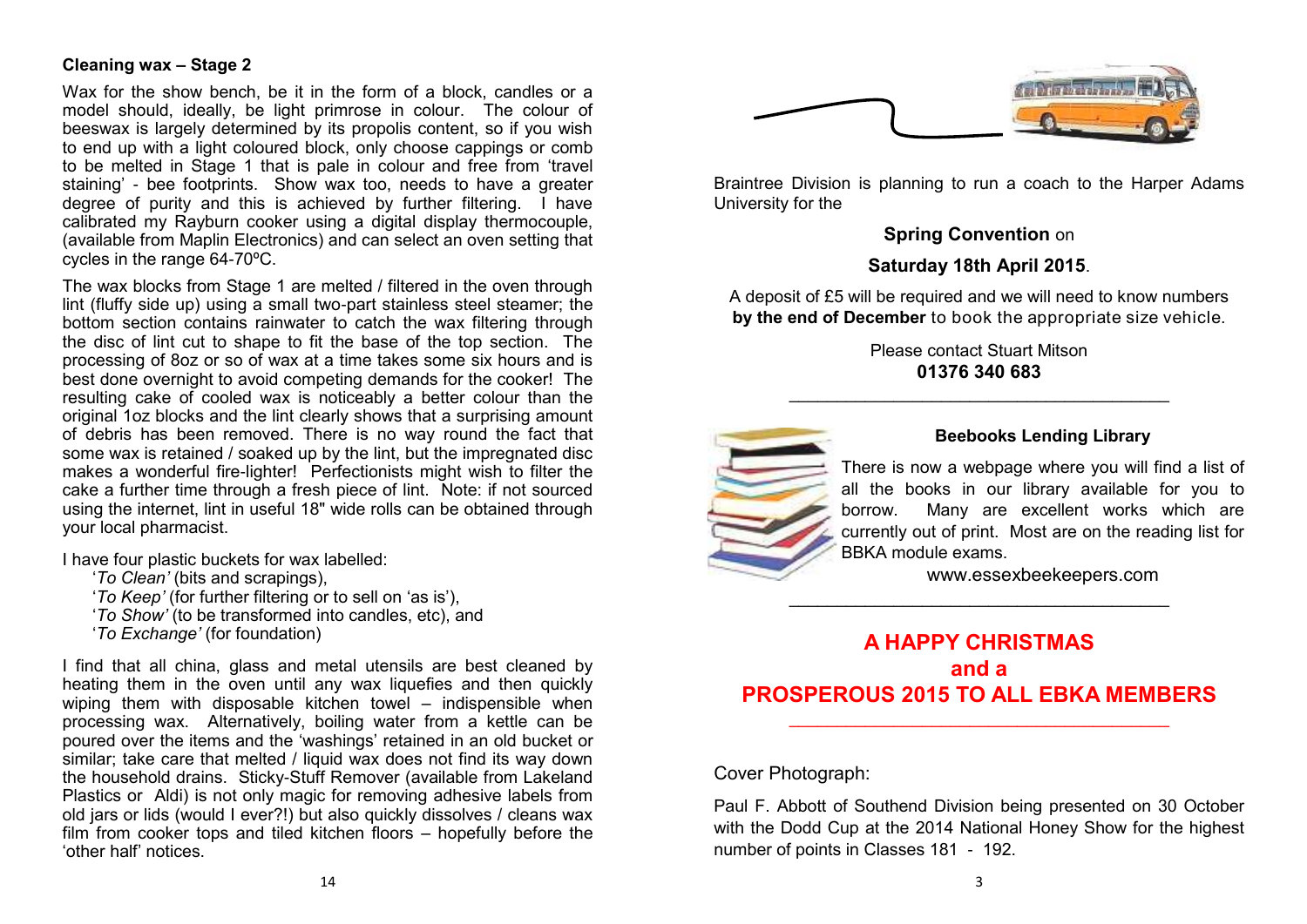## **Possible EU ban of 40 pesticides**

The EU's decision to ban the use of some pesticides could threaten UK crops, increase food prices and hit farmers' profits, a report has claimed. The report commissioned by three farming bodies said the EU was on course to "ban" use of 40 chemicals by 2020 to reduce environmental damage. It said this could lead to a surge in pests, affecting production of apples, carrots and peas, among other crops. Conservation groups said reducing pesticides would help the environment. The independent report was carried out by business consultants Andersons and jointly commissioned by the National Farmers' Union (NFU), the Crop Protection Association (CPA) and the Agricultural Industries Confederation (AIC).

The European Parliament voted in 2009 to tighten rules on pesticide use and ban at least 22 chemicals deemed harmful to human health. The move banned substances that could cause cancer or harm human reproduction or hormones. At the time, the UK government, the Conservatives and the NFU all opposed the new rules, saying they could hit yields and increase food prices. The report said that as current licences lapsed and tighter rules meant they would not be re-approved, some 40 chemicals would be banned within the next decade.

## **Bumble Bee Books (New & Old) Ash View, Tump Lane**

**Much Birch, Hereford HR2 8HP 01981 540 907**

> **22 Bumble Bee Posters £3.50 (£7.75 in tube by post)**

> > **Access/Visa welcome**

## **[www.honeyshop.co.uk](http://www.honeyshop.co.uk)**

**Write for our new list in December**

Douglas Nethercleft – Warwickshire BKA (via *ebees*)

Herewith a few 'small scale' techniques that I use when preparing wax for selling or showing. I do not attempt to reclaim wax from old black comb and gone are the days when I used discarded ladies' tights and old tin cans for filtering! Beware of copper, brass and aluminium utensils which will readily discolour wax; only use stainless steel, china, glass and plastic – albeit care has to be taken not to melt the latter inadvertently!

### **Cleaning wax – Stage 1**

Place odd pieces/brace comb/cappings etc., in a container floating in water heated in a slow cooker; you may choose to wash the wax first under a tap to remove any 'stickiness'. The first of the various waxes that are present in comb starts to melt at 64ºC; beeswax will progressively darken if heated to temperatures greater than 70ºC. Keep an eye on the wax and when it has just all melted its temperature will be less than 70ºC. Remove the container from the slow cooker and carefully pour the wax through a relatively coarse meshed metal kitchen sieve held above a warm china or glass jug covered with a nappy liner folded in two (fixed with an elastic band), which acts as a fine filter. Nappy liners can be obtained from Boots. Stop pouring the wax before reaching the water / condensate that will be at the bottom of the container. Pour the remainder, including any water, through the sieve but now into a plastic cream carton (or similar) covered with a folded nappy liner; the mix will separate out on cooling. The resultant disc of wax needs hardly any scraping to remove impurities at the water /wax interface. Straightaway, whilst the sieve contents are still warm, discard the detritus into a waste bin. Similarly, whilst it is still warm, wipe out the wax container with kitchen roll.

Next, pour the liquid wax content of the jug into plastic 5 x 1oz 'BEESWAX' tray moulds. This wax will be free from any visible impurities and, if the resultant blocks are not kept for further filtering, can be used / sold on for use in polish, lotions and potions containing beeswax. Note: the BEESWAX trays will distort and not be useable for moulding blocks for show if the wax poured into them is more than 70ºC. If there is no better paying outlet for surplus wax, then it can always be traded in for foundation.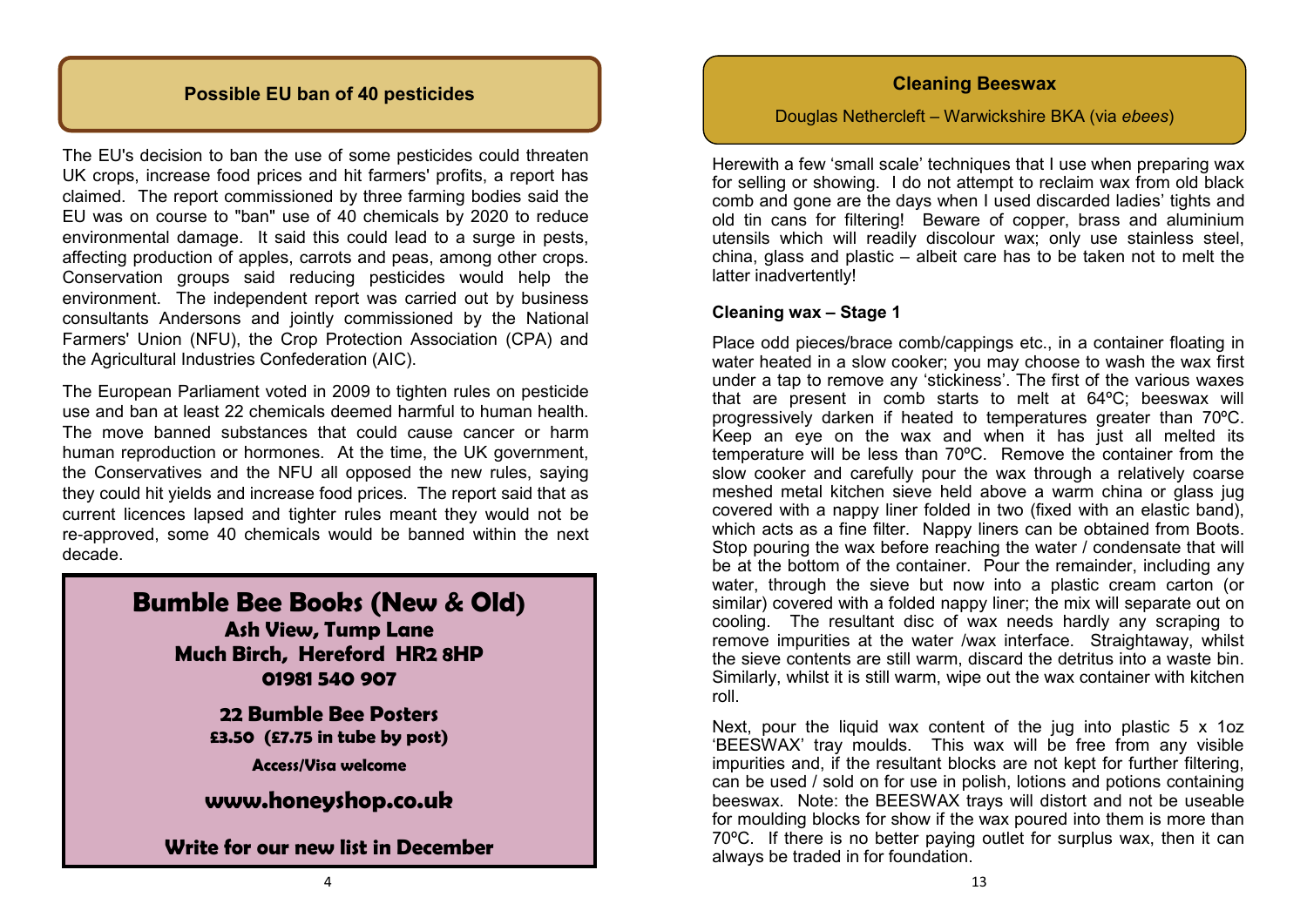## **Repairing Woodpecker damage -**

Suggested method of repairing holes made by Woodpeckers in brood boxes:-

Place a board over the hole on the inside of the box, wedged in place with a batten from the other side of the box with a sheet of paper between board & hive. Now mix a little 'Evostic' wood glue with some damp sawdust. Mix and press into the hole. Leave for a few days before removing the board. The paper is to stop the plug from sticking to the board. Any hole, any size, any shape can be repaired in this way.

"Simple" Jim Griffiths

Damaged Brood Box caused by Green Woodpecker





# **The Bee Shed**

## **Approved National Bee Supplies Stockist and Distributor** A Range of Frames and Foundation Hives and Hive Parts, Tools and Equipment Open by Appointment: Please call Wendy on **07764 609 803** or Email: [beeshed@btinternet.com](mailto:beeshed@btinternet.com) **Meepshole, Great Prestons Lane, Stock, Essex CM4 9RL**

The report claimed the changes would affect:

- Potatoes: Many fungicides controlling blight would be banned. Predicted yield loss - 12% ·
- Wheat: Fungicides helping to control rust and mildew would be banned. Predicted yield loss - 12% ·
- Onions: Mildew and a rotting disease called botrytis are currently held back by chemicals likely to be banned. Predicted yield loss - 50% ·
- Apples: Main issue is "scab". The chemical likely to be outlawed holds back skin browning and blemishes, and growers are worried consumers will not buy imperfect-looking fruit.

Alongside the impact on crops, the report suggested it could cause a drop in farming profits of £1.7bn, more imports and higher food prices. Nick von Westenholz, CPA chief executive officer, said the report provided "a clear picture of the implications of the flawed system that governs pesticide use in the EU". NFU vice-president Guy Smith said EU restrictions were having a "negative impact" on UK food production. "It is absolutely essential that farmers have regulation that is risk-based and that it follows sound science to ensure the farming sector keeps growing and contributing to the £97bn UK food and drink industry," he said. "For this to happen we need government at both UK and EU level to put British food production at the heart of policymaking across all government departments." David Hutchinson, AIC strategy group member, said: "This report highlights the serious effects of policy and regulatory decisions that are not based on sound science." He said science "often came second", adding: "In the meantime farming and the wider economy of our food industry will continue to suffer and be placed at an ever increasing competitive disadvantage to those countries outside the EU."

A spokesman for the European Commission said the new rules were introduced to "ensure a high level of protection for human and animal health, the environment, whilst safeguarding the competitiveness of EU agriculture". He said the Commission was carrying out an impact assessment and would consider the findings of the Andersons study. But he added: "An initial assessment of this study suggests that the predicted losses are overestimated."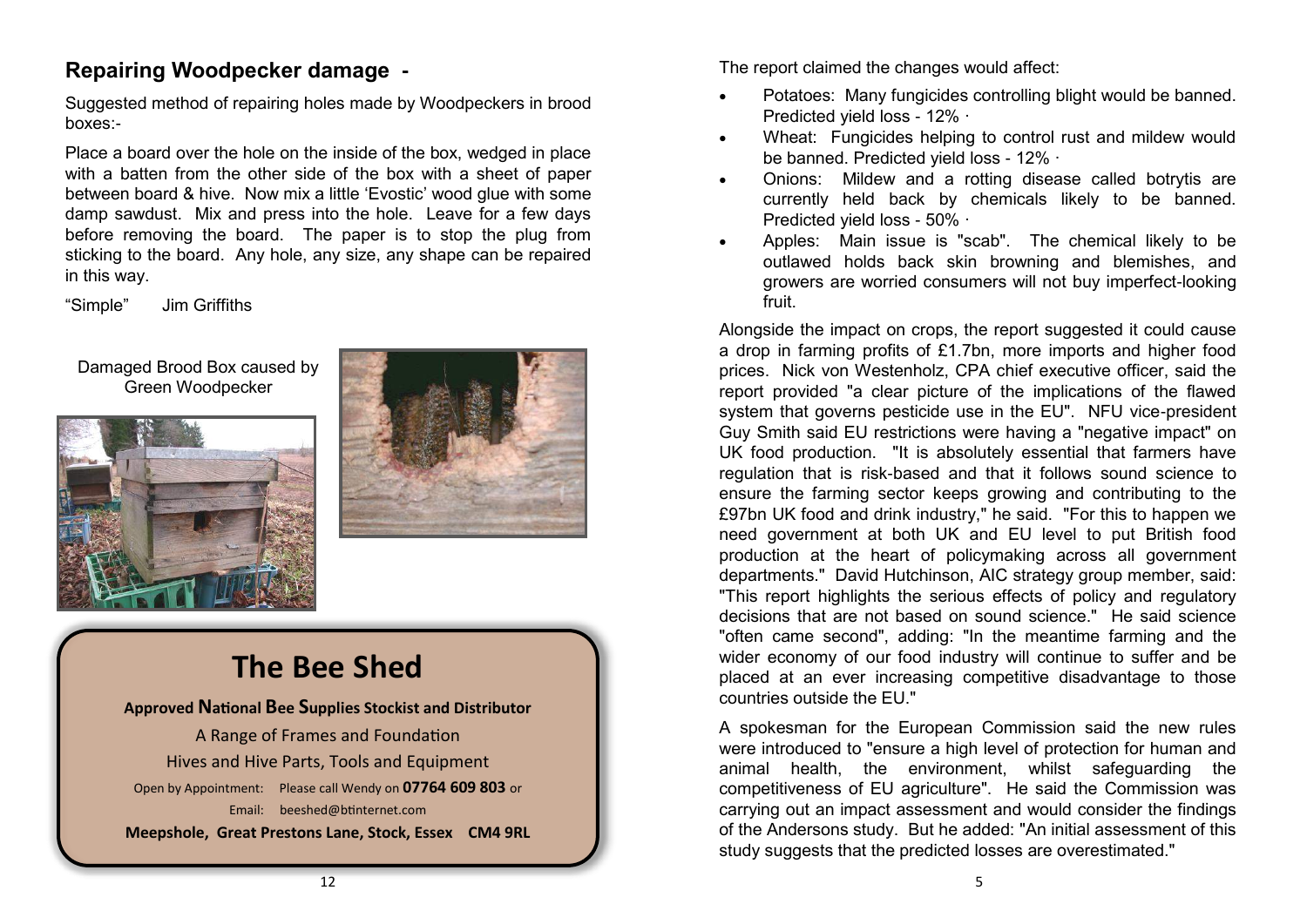Several conservation groups were critical of the report. Keith Tyrell, of the Pesticide Action Network, said it was "scaremongering nonsense" and farmers were "crying wolf". *He said a bigger threat to apples and other flowering crop yields was the "likelihood" that pesticides were killing pollinators like bees. Friends of the Earth nature campaigner Paul de Sylva said: "Intensive use of chemicals is harming bees and other wildlife and the quality of our water and soils. That is the real threat to food security."*

A spokesperson for the Department for Environment, Food and Rural Affairs (Defra) said: "We agree that pesticides need regulating to ensure people and the environment are protected - but decisions must be based on the real risks so our farmers are not needlessly stopped from using appropriate products to protect their crops. That's why we are continuing to press for improvements in the way Europe regulates pesticides and pushing for a standard approach across the European Union."

Some independent commentators on food and farming said pesticides were a "necessary evil" to produce cheap food. Consumers must decide if some environmental damage was the price they were willing to pay for low bills at the checkout", they said.

*Tom Heap BBC Radio4* **-** *Today programme 21 October 2014 via ebees*

## PETER DALBY - PEBADALE APIARIES

For all your beekeeping and apitherapy supplies Large Stock held-all year round Competitive prices; any item not stocked to special order 37 Cecil Road, Cheshunt, Hertfordshire EN8 8TN Tel: 01992 622645 Email: pebadalebees@btinternet.com

Open Mon-Sat (any reasonable time) - CLOSED SUNDAY Felephone before calling - Agent for E H Thorne and Northern Bee Books Class 102 - 2 jars medium honey 2nd Class 105 - 2 jars set honey 3rd Class 181 - frame for extracting 3rd Class 183 - 2 jars medium honey VHC Class189 - 1 jar gift honey 2nd Class 192 - 3 not moulded candles **1st** Class 194 - sweet mead **1st** Class 242 - 2 jars set honey 2nd **Romford Division**

Class 182 - 2 jars light honey 3rd

**Terry Watson - Romford** Class 185 - 3 jars different honey 2nd Class 241 - 2 jars light or med. honey3rd

**Congratulations to you all.**

**Did you know ? ………..**

## Flying is difficult for Bumble Bees

**\_\_\_\_\_\_\_\_\_\_\_\_\_\_\_\_\_\_\_\_\_\_\_\_\_\_\_\_\_\_\_\_\_\_\_\_\_\_\_\_\_\_**

In flight a bumble bee flaps its wings 200 times per second (which equals 12,000 rpm), roughly equivalent to the speed of a high-revving motorbike engine. This generates a lot of heat, but of course comes at a cost: Bumble bee flight is enormously expensive in terms of the energy that it uses.



A running man uses up the calories in a Mars bar in about one hour. A man-sized bumblebee would exhaust the same calories in less than thirty seconds.

Hummingbirds are often thought of as having exceptionally high metabolic rates, but a bumble bee's is roughly 75% higher. This explains an awful lot about the biology and conservation of bumble bees. They have to eat almost continually to keep warm; a bumble bee with a full stomach is only ever about forty minutes from starvation. If a bumble bee runs out of energy, she cannot fly, and if she cannot fly, she cannot get to flowers to get more food, so she is doomed. But give her a teaspoon of honey, and with a stomach full of sugar she can start to fire up her flight muscles, shivering them to produce heat, and once she gets up to about 30°C, off she goes.

*courtesy of Ipswich & East Suffolk BKA*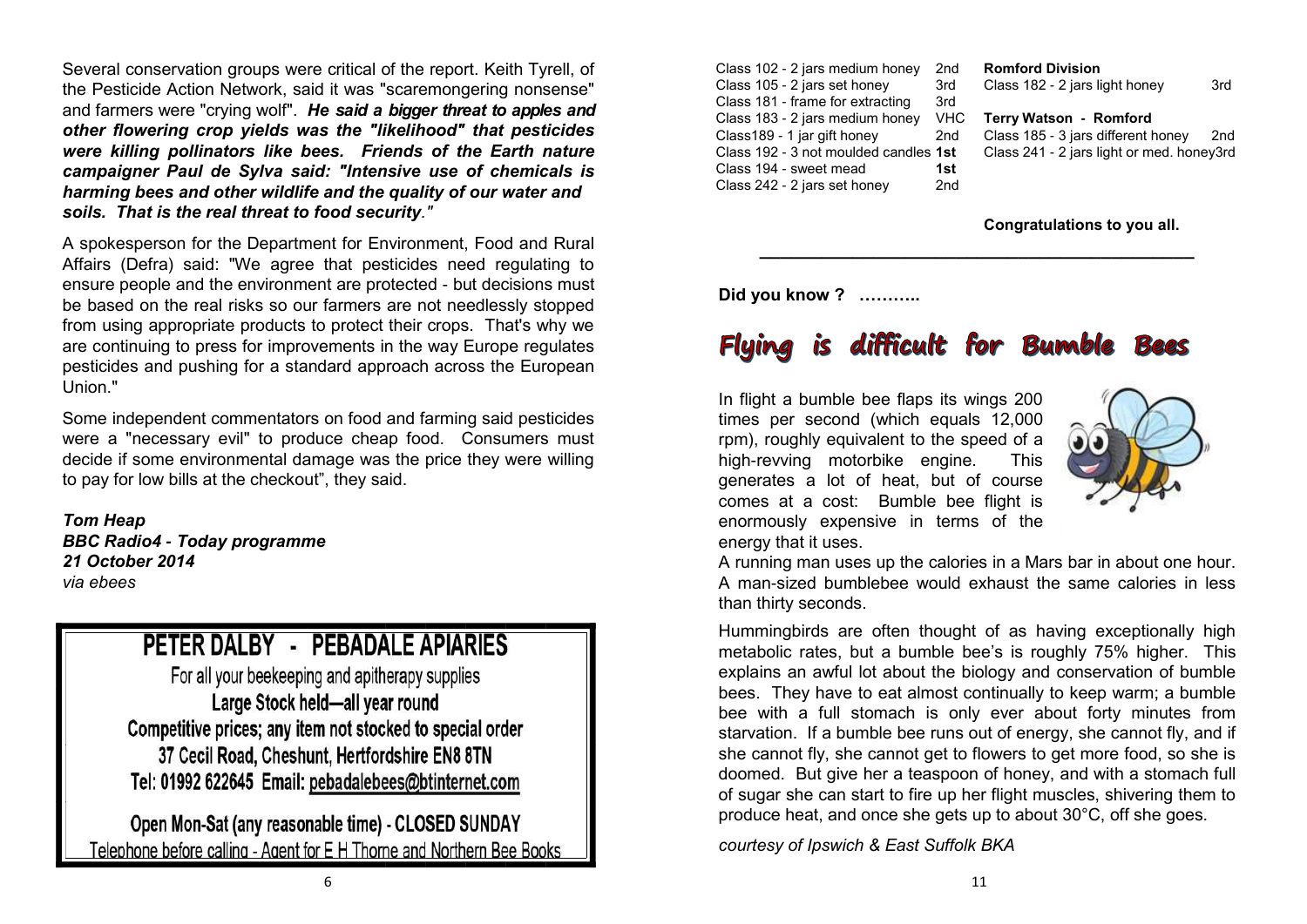### **NATIONAL HONEY SHOW REPORT & ESSEX RESULTS**

## Jim McNeill NHS rep.

This year we had 13 members exhibiting and they all did very well, the country knows Essex produces fine honey. There were 4 members from Romford, 2 from Chelmsford, 2 from Braintree, 2 from Harlow, 1 from Colchester, 1 from Epping Forest and 1 from Southend. Well done to you all. This year's show was a big one - **1720 entries** from 246 exhibitors, which was just over 400 more exhibits than previously, so to get any award you have done very well. Here is the full list of winners.

### **P. Abbott - Southend**

### Class 54 - photomicrograph **1st** Class121 - 2 jars light honey **1st** Class 124 - 2 jars set honey C<br>Class 126 - frame for extracting VHC  $Class 126 - frame for extractina$ Class 131 - 1 jar gift honey 3rd Class 132 - 1 jar set honey gift **1st** Class 182 - 2 jars light honey VHC Class 183 - 2 jars medium honey 2nd Class 184 - 2 jars dark honey 3rd Class 185 - 3 jars different honey 3rd Class 190 - 1 piece of beeswax 2nd Class 191 - 3 moulded candles 2nd Class 192 - 3 not moulded candles 2nd Class 193 - 1 bottle dry mead 3rd Class 194 - 1 bottle sweet mead 2nd

#### **Fiona Adedotun - Colchester**

Class 190 - 1 pece of beeswax **1st**

#### **Pat Allen - Romford**

| Class 72-2 jars med honey              | 3rd |
|----------------------------------------|-----|
| Class 76 - 2 jars set honey            | НC  |
| Class 181 - frame for extracting       | 1st |
| Class 183 - 2 jars medium honey        | 3rd |
| Class 186 - 2 jars set honey           | C   |
| Class 189 - 1 jar honey gift           | VHC |
| Class 241 - 2 jars light or med. honey |     |
|                                        |     |

#### **Mike Barke - Harlow**

| Class 186 - 2 jars set honey | 2nd |
|------------------------------|-----|
| Class 193 - 1 bttle dry mead | HC. |

### **J. Dutney**

| J. Dutney<br>Class 182 - 2 jars light honey<br>Class 189 - 1 jar honey gift | 1st<br>1st |
|-----------------------------------------------------------------------------|------------|
| Eric Fenner - Harlow & Chelmsford                                           |            |
| Class 182 - 2 jars light honey                                              | 2nd        |
| Class 186 - 2 jars set honey                                                | 3rd        |
| Janet French - Braintree                                                    |            |
| Class 110 - 2 containers cut comb                                           | 1st        |
| Class182 - 2 jars light honey                                               | НC         |
| Class 183 - 2 jars medium honey                                             | НC         |
| Class 187 - 2 jars chunk honey                                              | 1st        |

### **Walter Gee - Chelmsford**

Class 185 - 3 jars different honey **1st** Class 191 - 3 moulded candles VHC

Class 188 - 1 container cut comb 2nd

#### **John Lacy**

| Class 2 - 2 jars gift honey               | VHC |
|-------------------------------------------|-----|
| Class 17 - 2 jars naturally set           | 3rd |
| Class 72 - 2 jars medium honey gift VHC   |     |
| Class 75 - 2 jars nat. set honey gift VHC |     |
| Class 183 - 2 jars medium honey           | 1st |
| Class 186 - 2 jars set honey              | 1st |
| Class 189 - 1 jar honey gift              | 3rd |
| Jim Mcneill - Romford                     |     |
|                                           |     |
| Class 1 - 24 jars of honey                | C   |
| Class 6 -2 jars set honey                 | 3rd |
| Class 16 - 2 jars set honey               | 1st |
| Class 76 - 2 jars set honey gift          | 2nd |
| Class 102 - 2 jars medium honey           | 2nd |
|                                           |     |

*con't overleaf …..*

### *Advertisement*

## **Making soap and cosmetics with beeswax and honey** with Dr Sara Robb

Making honey soap can be very satisfying and does not need to involve waiting months or even weeks curing time before you use the soap.

Soap making is not difficult using Sara's no-cure method; you do not need any special equipment and can use your honey soap the day you make it — no waiting for the soap to cure. Dr Sara will demonstrate her recipe, which is as easy as making a cake, and can be used on the same day!

Assington Mill, **Sat 31 January 2015**. £85 inc. home-made lunch.

### Book now on the website: www.assingtonmill.com



The lovely setting of Assington Mill

## **Rural Skills and Craft Courses Assington Mill, Assington, Nr Sudbury, Suffolk CO10 5LZ**